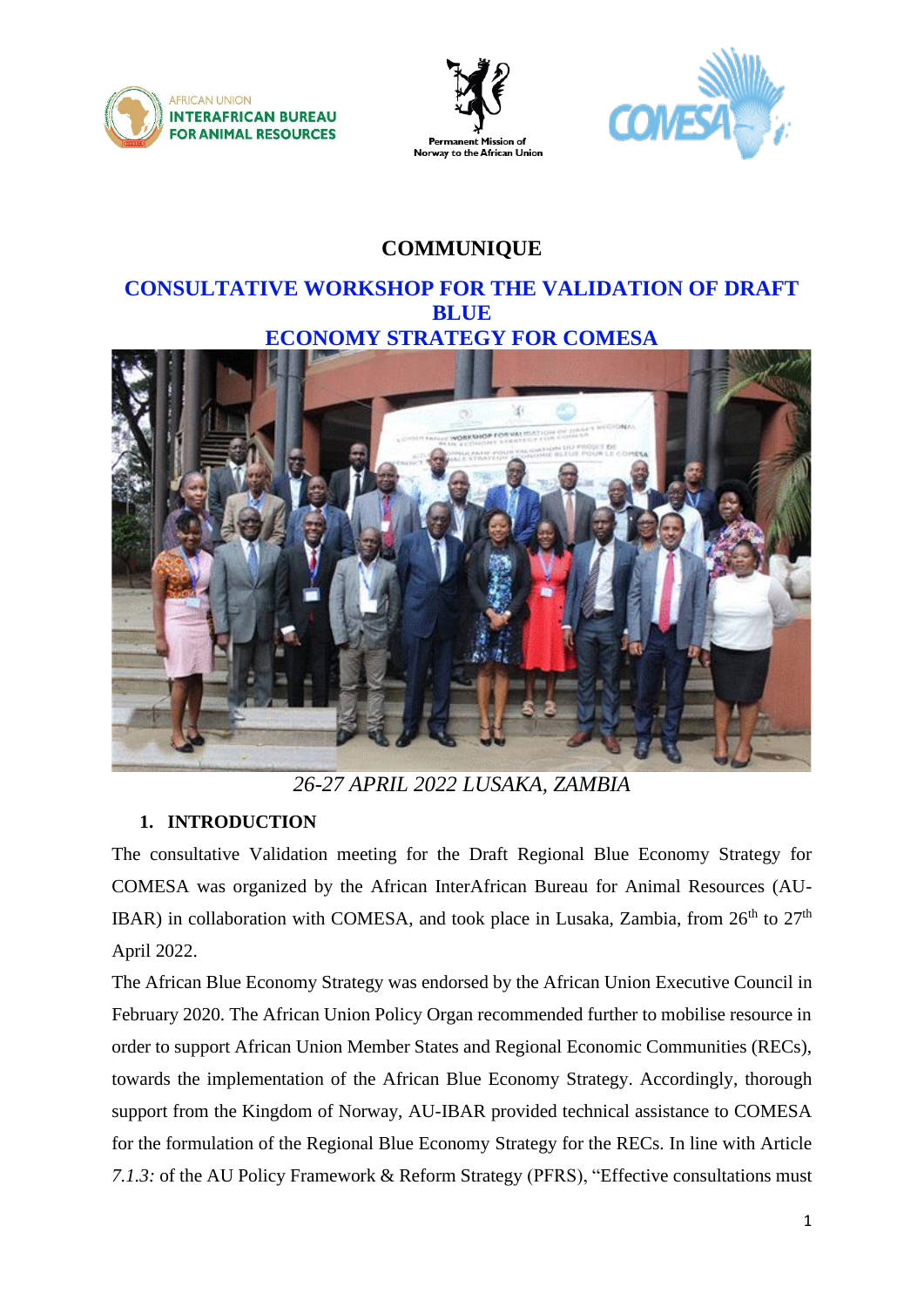take place with stakeholders in order to obtain their views and informed consent for decisions that may affect them". It is for this reason that the consultative validation workshop was held in order to have the views and perspectives of the stakeholders on this very strategic draft. The major objective of the two-day workshop was to present the draft strategy to stakeholders and solicit their inputs, and identify gaps that need further strengthening in order to enrich and validate the draft regional Blue Economy Strategy the COMESA region. The specific objectives were:

#### **2. PARTICIPATION**

The meeting was attended by representatives from the twenty-two (22) COMESA **Member States** namely: Djibouti, Malawi, Uganda, Kenya, Somalia, eSwatini, Comoro, Zimbabwe, and Zambia; **Regional Institutions:** Lake Victoria Fisheries Organisation (LVFO), Intergovernmental Authority for Development (IGAD); **Independent Experts from private sector and Academic institutions; and** staff members of AUC, COMESA and AU-IBAR.

## *DAY 1: TUESDAY 26th APRIL 2022*

#### **3. OPENING SESSION**

Dr. Sloans Chimatiro, the President of the AU Policy Research Network for Fisheries & Aquaculture (PRNFAA), facilitated the opening session.

Remarks were received from the five institutions as follows:

- a) Welcome remarks were made by Senior Livestock and Fisheries Officer, Dr. Yoseph Mamo
- b) Statement was made by the Blue Economy Consultant, Dr. Hashali Hamukuaya,
- c) Welcome statement was made by AU-IBAR Director, Dr. Nick Nwankpa, represented by Mr. Admore Chakadenga
- d) Dr. Linda Etta, the Coordinator of Blue Economy at AUC
- e) The Opening Statement was made by the Assistant Secretary General, COMESA, His Excellency Amb. Dr. Kipyego Cheluget,

Dr. Yoseph Mamo**, Senior Livestock and Fisheries Officer, the organiser of the workshop,**  welcomed all the participants to the COMESA Secretariat expressed his delight that finally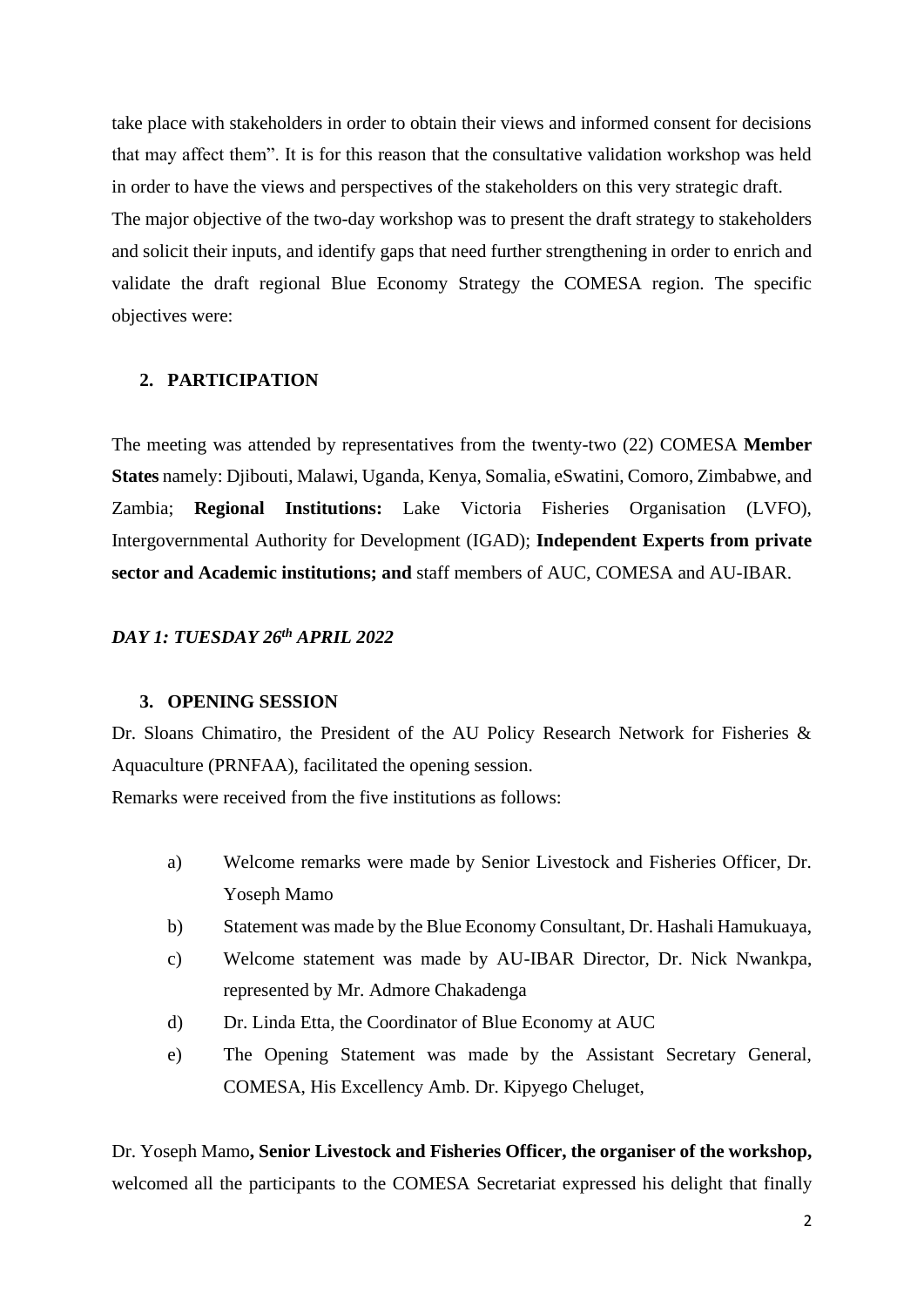COMESA had a Blue Economy Strategy. He further **highlighted the importance of the meeting to the overall COMESA goals.**

Dr. Hashali Hamukuaya, in his statement expressed his pleasure for having been given the opportunity to assist COMESA with the preparation of the Regional Blue Economy Strategy. He noted that there was a lot of goodwill among the Member States and stakeholder whom he had consulted in the process; and that he was confident the consultative workshop was going to validate the draft and get it ready for endorsement.

**Mr. Admore Chakadenga, made remarks on behalf of the AU-IBAR Director, Dr. Nick Nwankpa. In his remarks, he** thanked all physical and virtual participants for sparing their time to take part in the review and validation of the draft Regional Blue Economy Strategy for COMESA.

. He recalled the priority that AU Heads of State and Government have placed on Blue Economy as one of the pillars of the Agenda 2063; and also **underscored the need for the COMESA BE Strategy to be aligned with the Continental BE Strategy.** He therefore, called on COMESA Secretariat and the Member States to ensure that the Strategy is implemented. He thanked the Government of the Kingdom of Norway for the funding which has enabled AU-IBAR to develop the Strategy and hold the workshop.

**Dr. Linda Etta,** the Coordinator of Blue Economy at AUC, a representing the Director of Sustainable Development & Blue Economy, Dr. Nyambe Nyambe, urged the meeting to ensure that the COMESA BE Strategy enables the region to contribute towards "the Africa we want". She assured COMESA of AUC's commitment to the coordinating role to ensure coherence of COMESA's action with the continental strategy.

**The Opening speech was made by the Assistant Secretary General, COMESA, His Excellency Amb. Dr. Kipyego Cheluget.** In his opening speech, His Excellency Amb. Dr. Kipyego Cheluget, welcomed all to Lusaka and expressed gratitude to African Union for agreeing to provide COMESA with the technical support through which the draft Strategy has been developed. He reported that Blue Economy had been identified by COMESA as a priority area for regional industrialisation and integration. Therefore, implicitly the COMESA Treaty enshrines the concept of the blue economy in various provisions. Furthermore, the COMESA Industrial Strategy 2017-2026, Medium Term Strategic Plan 2021-2025 adopted a clear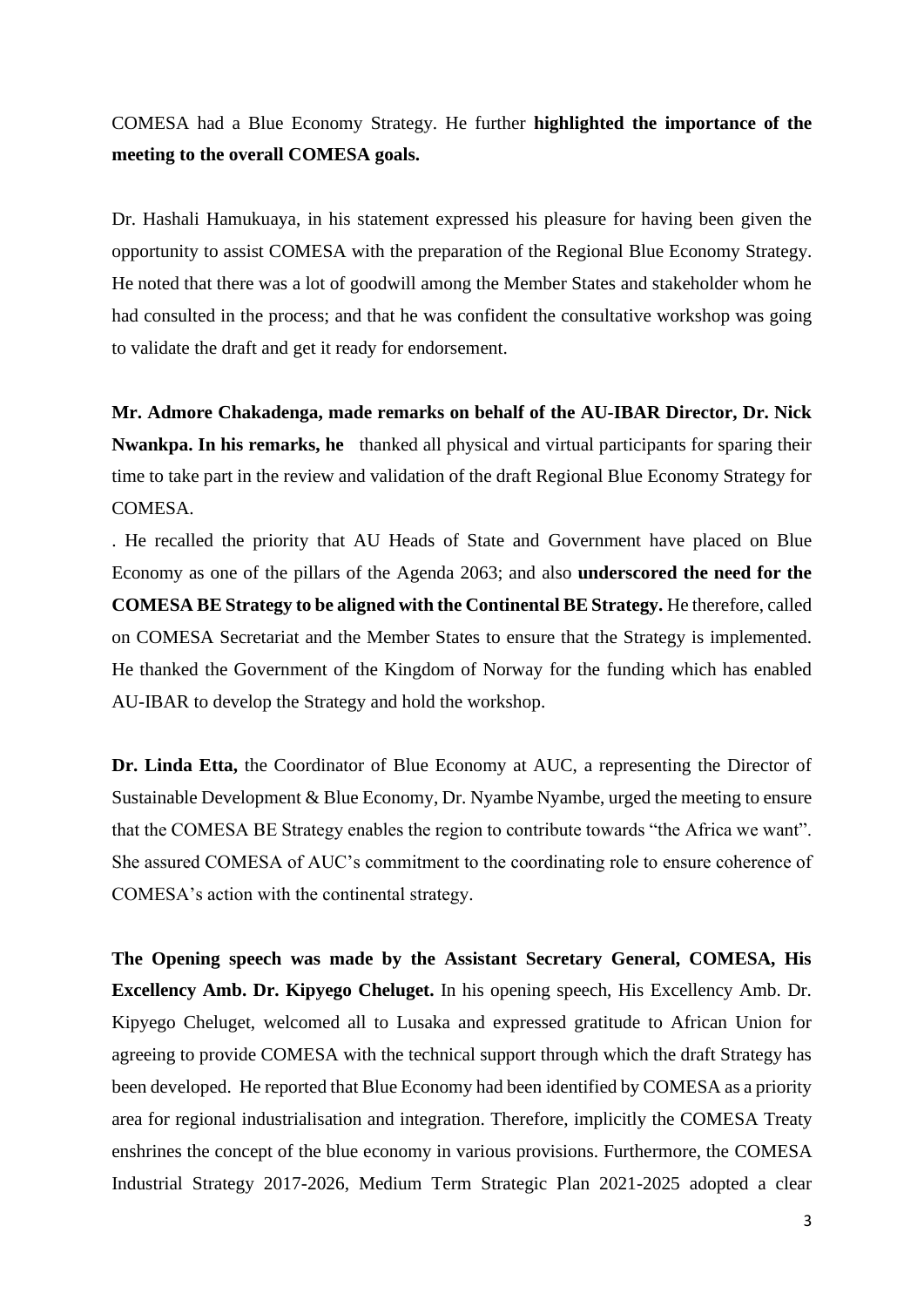definition of the blue/ocean economy. Consequently, concrete plans and strategies have bene put in place to enable MS to realise the development potential of our oceans, seas, coastlines, lakes, rivers and underground water, and encompassing a range of several productive sectors such as fisheries, aquaculture, tourism, transport, shipbuilding, energy, bio-prospecting and underwater mining to accelerate structural transformation. **He highlighted COMESA's comparative advantage in regional integration, which provides an enabling environment for coherence & optimisation of BE outcomes. He pointed out the need for the BE Strategy to highlight "conflict resolution"; urged the participants to ensure that the recommendations of the workshops guides COMESA's interventions; and thanked the Kingdom of Norway for the technical support to the BE formulation process.** He officially declared the meeting opened

#### **4. THE MEETING**

The overall facilitation of the workshop was done by Dr. Karani and Dr. Sloans Chimatiro Objectives of the workshop by Dr. Yoseph Mamo

## **TECHNICAL PRESENTATIONS**

#### **SESSION 1: SETTING THE SCENE PRESENTATIONS**

Dr. Patrick Karani kicked off the deliberations with a technical presentation on AU Africa Blue Economy Strategy. He provided background information and linkages on the Blue Economy Strategy from theoretical conceptual framework to practical applications in the context of consultative process, technical deliberations, high level engagement of the STC and endorsement of the AUC of the five thematic areas: Fisheries, aquaculture, conservation and sustainable aquatic ecosystems; Shipping/transportation, trade, ports, maritime security, safety and enforcement; Coastal and maritime tourism, climate change, resilience, environment, infrastructure; Sustainable energy and mineral resources and innovative industries; and, Polices, institutional and governance, employment, job creation and poverty eradication, innovative financing.

**Dr. Eshete Dejen, AG. PM Environment Protection, Agriculture & Environment Division at IGAD,** provided a virtual presentation on IGAD regional Blue Economy Strategy. He spelt details and approach to engaging and consulting Member States. Dr. Eshete **reported that IGAD already finalised its BE Strategy, and is moving to support MS to finalised their National BE Strategies.** He acknowledged the uniqueness in each Member State that constraint regional integration and may result in duplication of efforts to some extent. Some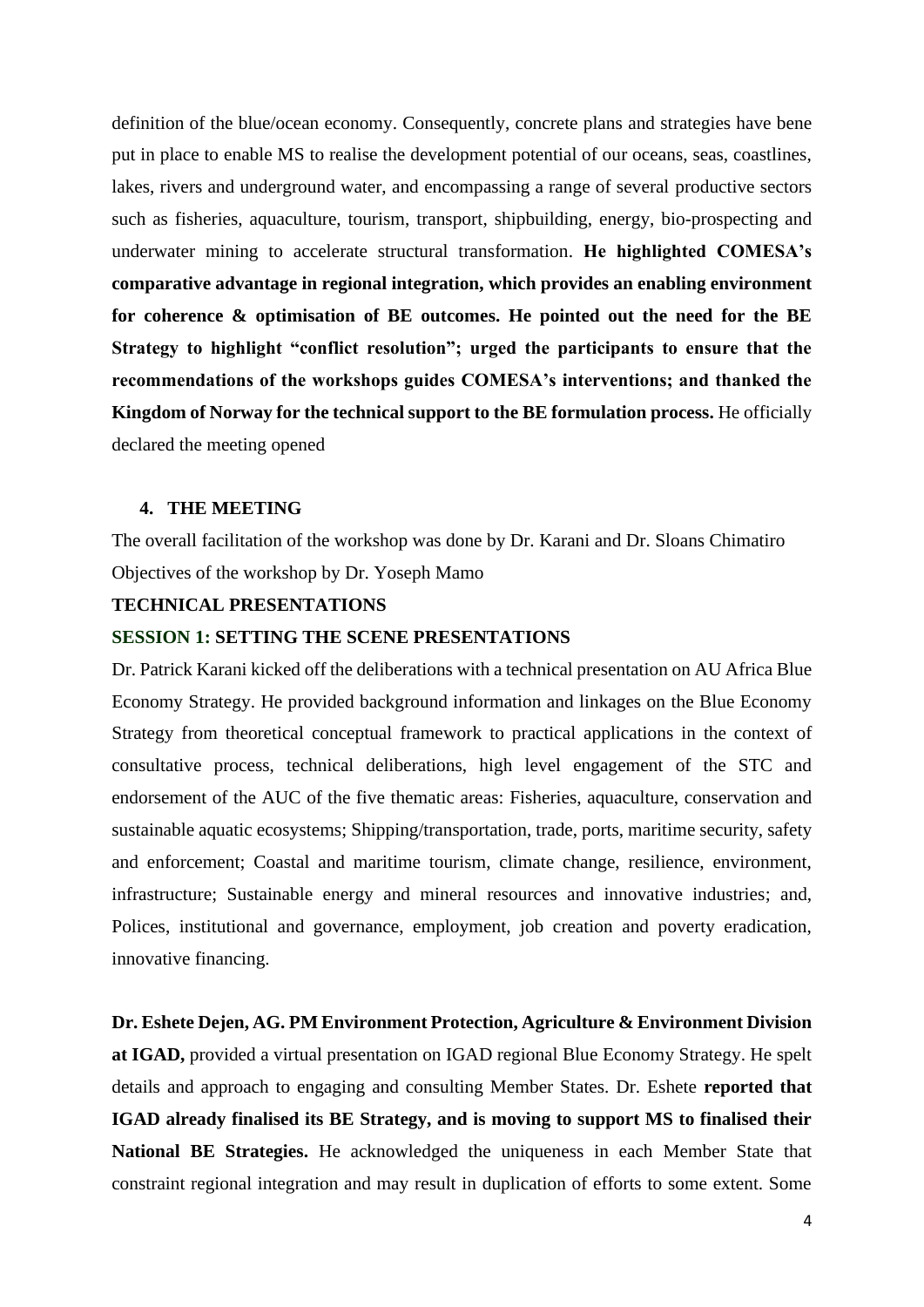Member States perceive Blue Economy as coastal frontier and may have limited integration in plans, programmes and projects in inland countries. **Therefore, it is critical to ensure that COMESA National BE Strategies are aligned with both the IGAD and COMESA Regional BE Strategies.** The IGAD Blue Economy supported by Sweden attempts to remove barriers, build capacity, and promote harmonization of efforts and lessons learnt. 991388572

**Mr. Simal Amor, Head of Strategic Planning, Research & Policy Harmonisation at COMESA, provided the COMESA context of the BE, noting that underpinned by MTSP, BE is a Conservation + Development Space.** Mr. Simal Amor presented COMESA Medium Term Strategic Plan (2021-2025). He articulated the value addition of the strategic plan and the importance of establishing linkages to the COMESA Blue Economy Strategy. This process of interlinkages would enable COMESA in collaboration with AU IBAR identify financial gaps and leverage efforts in mobilizing needed financial resources to implement the regional Blue Economy supported by Member States. **As responsibilities are shared among AUC, RECs & MS, the principle of subsidiarity should apply, to avoid duplication. In order for BE to succeed, there is a need to achieve critical mass by having more MS with harmonised strategies; improve reporting on progress; ratification of regional commitments at national levels; and build effective partnerships to impact.**

## **SESSION 2: INFORMATION SHARING ON OTHER RELATIONAL RELATED BE INITIATIVES**

Dr. Patrick Karani presided over as chair of the technical session 2. **In this session, only LVFO was able to present their experience.**

Dr. Robert Kayanda, **Director Fisheries Resource Monitoring & Research –**Lake Victoria Fisheries Organization (**LVFO),** made a presentation highlighting key natural resources of blue in nature endowed with the Member States. **Dr. Robert Kayanda, noted that BE for LVFO should focus on both marine and fresh water resources.** 

Lake Victoria for example provides habitat for Nile Perch fish considered and valued as gold for the communities around the lake and the private sector involved in fish trade. Therefore, **BE priorities for L. Victoria are fisheries, aquaculture, shipping, water management and climate change.** There is need to consider the areas of value chain and fast track trade matter to enable Member States capitalize on opportunities emerging from the Blue Economy.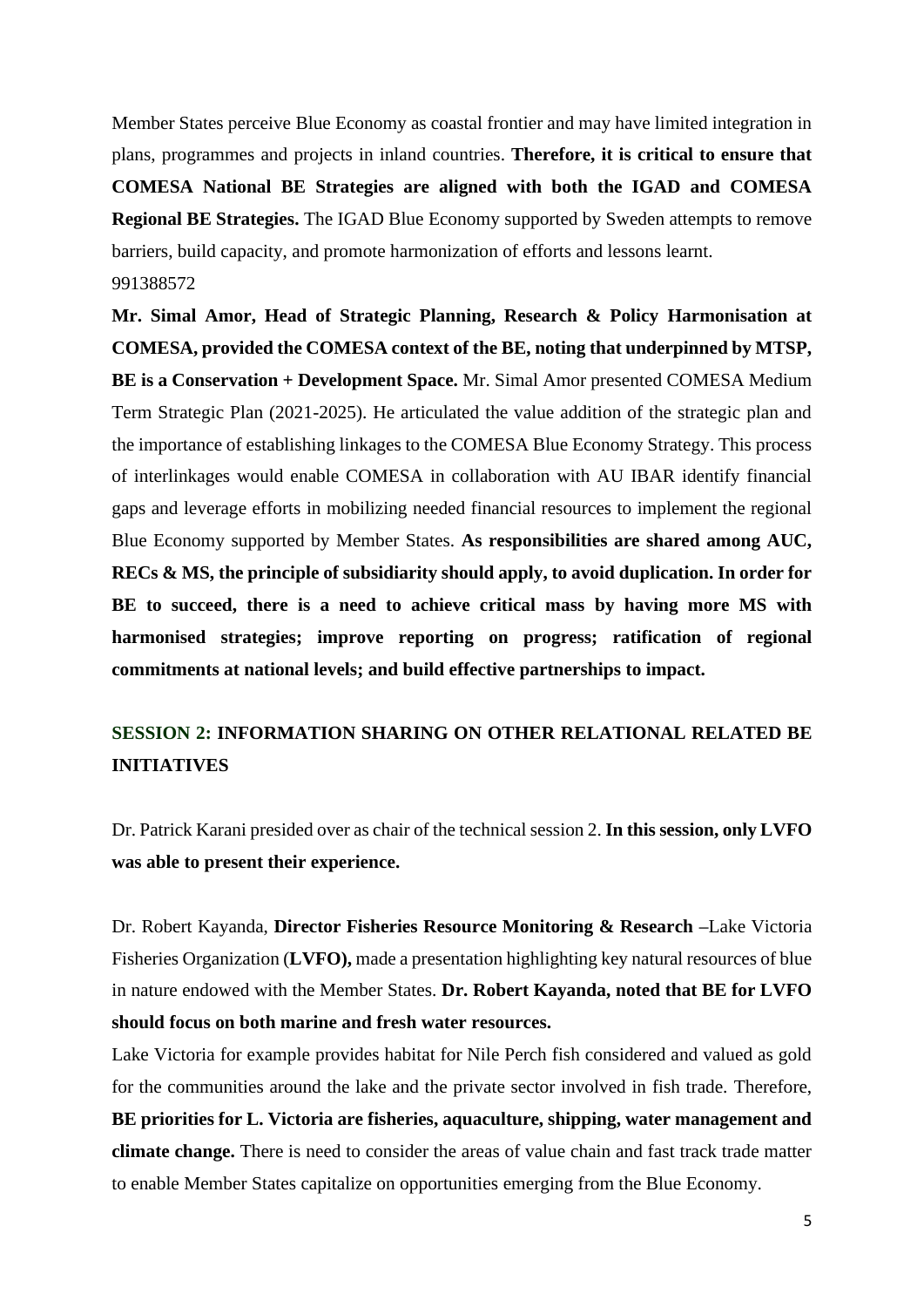#### **PRESENTATION OF DRAFT BLUE ECONOMY STRATEGY FOR COMESA**

Dr. Sloans Chimatiro presided over the session on presentation of the COMESA draft Blue Economy Strategy. Procedural matter ensued, in accordance with COMESA processes. In this regard, elections were held and the following were endorsed in the various portfolios: Malawi was elected Chair (Dr. Friday Njaya, Director of Fisheries, Malawi); Zimbabwe was elected the Vice Chair (Dr. Chenai Majuru, Deputy Director - Diagnostics and Research, Division of Veterinary Technical Services – Zimbabwe); Kenya (Mrs. Susan Otieno, Ag. Director, Department of Blue Economy - Kenya) and Comoros (Mr. Mahamoudou Abidina) were elected First and Second Rapporteurs, respectively.

Dr. Hashali Hamukuaya, the Blue Economy Consultant, presented the background, methodologies and approach to the development of the BE Strategy; as well as the draft COMESA BE Strategy.

#### *DAY 2: WEDNESDAY, 27TH APRIL 2022*

### **5. RECAP**

Dr. Sloans Chimatiro presented a recap of Day 1, during which he summarised the various presentations, including the opening remarks and speeches, as well as the key issues that emerged from the plenary discussions. The list below is a summary of the key issues that were raised for the draft BE to take into account:

- The need for the BE Strategy to present accurate statistics, because the statistics in the document were lower than the official statistics of the MS.
- Knowledge, scientific research & innovation to cover all priority areas, within the framework of UN Decade of Ocean Science (UNESCO); and inclusive of extractive aquatic industries.
- BE Strategy should be clear on the goal intended to achieve, the core problems to be addressed by the COMESA Blue Economy Strategy, and how the strategic objectives will be unpacked in order to achieve the goal.
- Access & Benefit Sharing as well equitable distribution of wealth generated from BE
- Clear timelines with realistic period: 5 or 10 year Strategy?
- There is a need for a clear M&E framework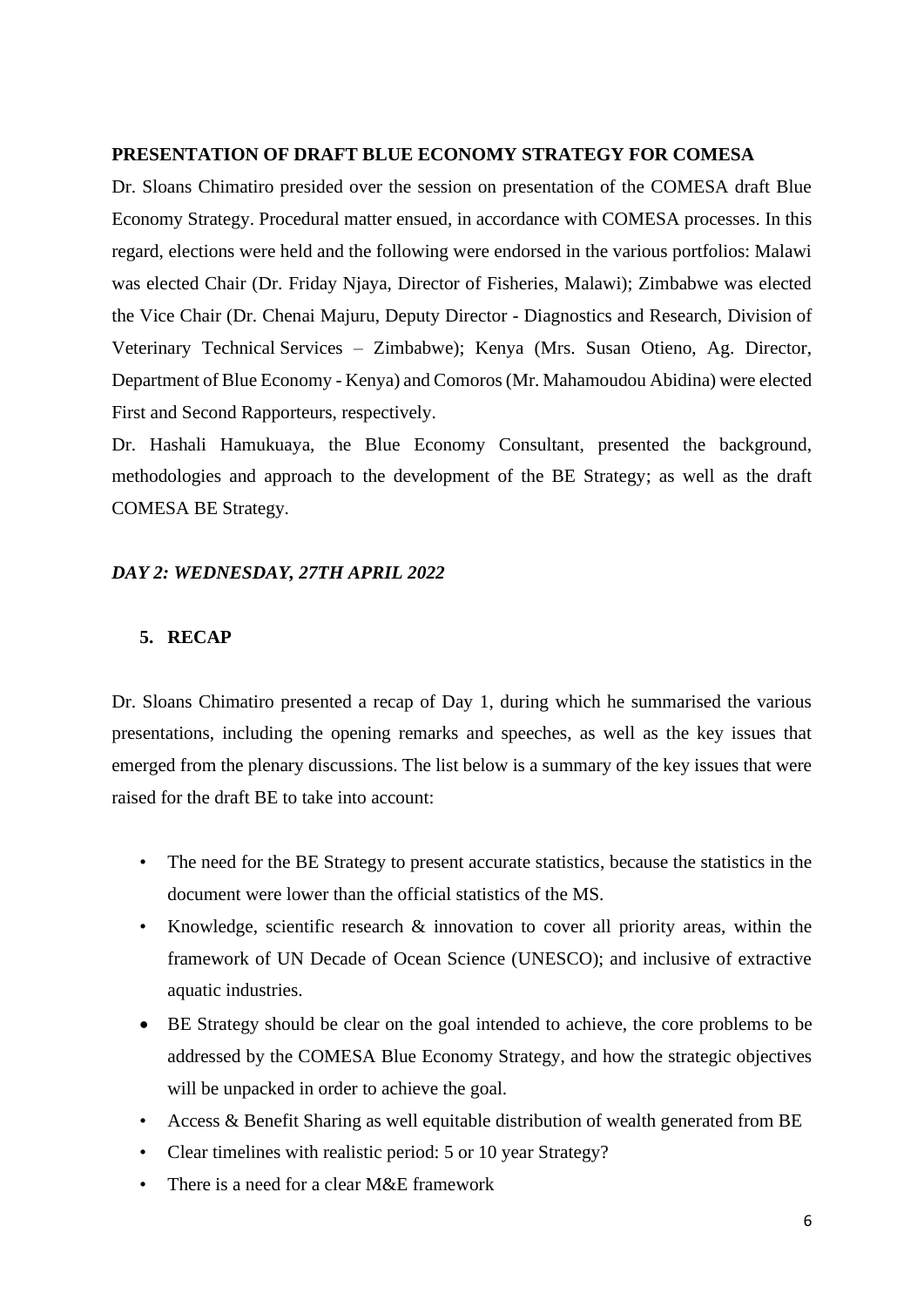- Clear financing & coordination mechanisms
- Use clear methodologies that can be replicated at country levels; e.g. UNECA BE Toolkit
- BE strategy should Include SWOT Analysis that will help clarify how to address the weaknesses and threats in order to achieve its goal
- There is a need to take into account the challenges that prevented COMESA from realising the aims of MTSP
- Make reference to global Agreements and Protocols to which MS are party; e.g. CBD, Nagoya Protocol, UNFCCC, SDG, Decade of Ocean Science etc
- Draw lessons from on-going implementation of BE initiatives; e.g. Seychelles, Mauritius, IGAD etc
- There is a need for mechanism to support MS implementation capacity
- There is a need for a Coordination Mechanism among COMESA, SADC, IOC & IGAD

# **6. PRESENTATION OF DRAFT BLUE GOVERNANCE COORDINATION MECHANISM AND IMPLEMENTATION PLANS**

Dr. Sloans Chimatiro made a presentation on "Blue Economy sectors and linkages for blue economy development in COMESA region". In his presentation he noted that the linkages between Blue Economy Sectors and its development in COMESA region is depended on the marine and freshwater domain of the region. Therefore, successful implementation of BE could draw lessons from the fisheries and aquaculture strategies, where there are clear institutional arrangements and coordination at both the regional and national levels. To transform to BE MS need to strengthen capacity to plan coherently for Blue Growth; pull together existing traditional sectors (tourism, mining, shipping, fisheries etc) and draw lessons from examples countries with on-going BE such as Seychelles.

Mr. Admore Chakadenga, made a presentation on the Theory of Change for the BE Strategy, in which he identified k**ey issues/problem (**untapped potential of BE; weak and incoherent policies and regulations governing the BE sector; weak MCS; weak value chains; lack of data etc). These problems lead to such c**onsequences as l**imited contribution of BE sector to economic growth, livelihoods and food and nutrition security etc.). Therefore, the potential **Responses, in terms of the goal for the BE Strategy could be (i)** to facilitate the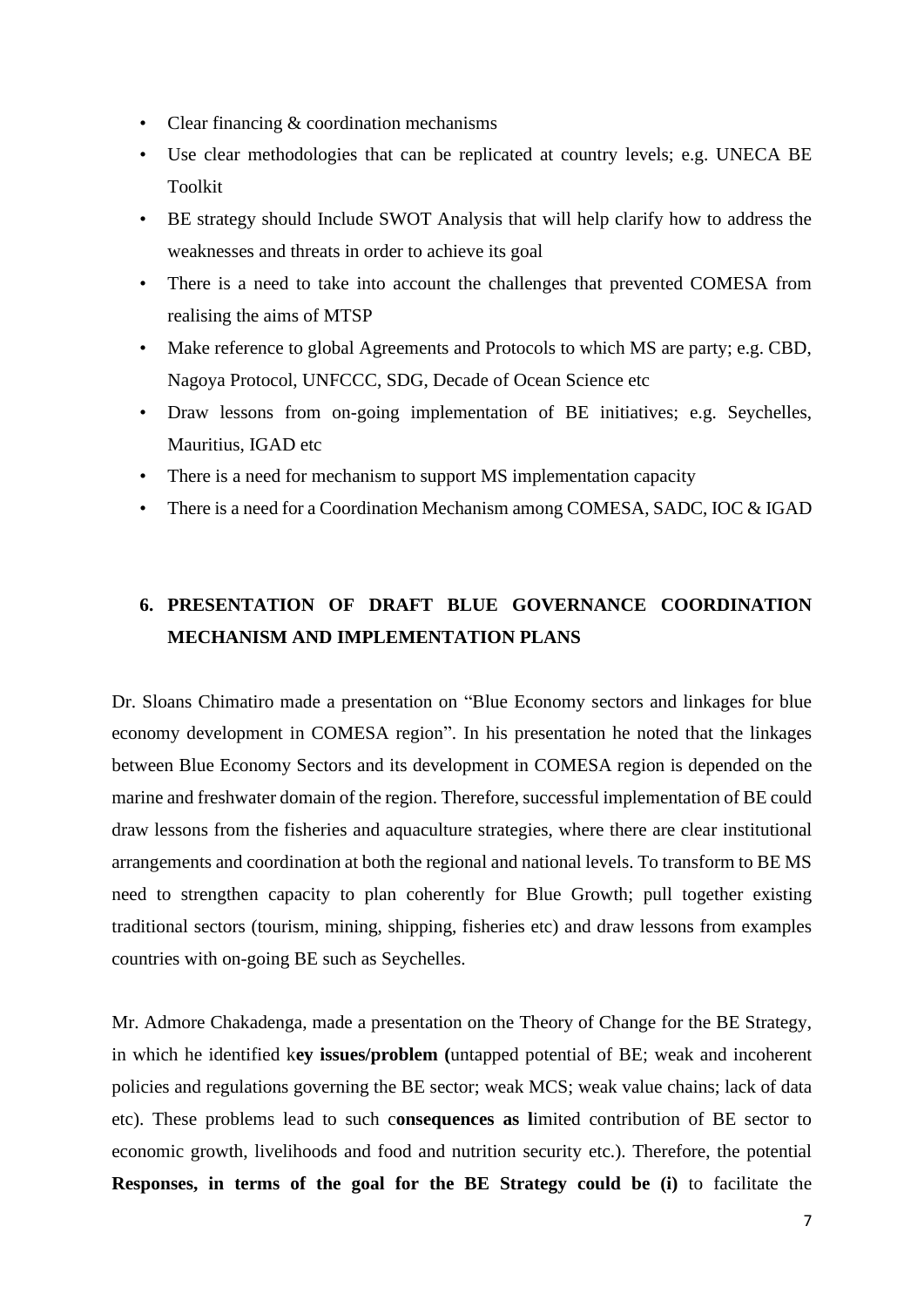transformation of the BE sector in COMESA region for livelihood, income, food and nutrition security; with **Strategic objectives including (i)** to improve the BE policy and regulatory environment; (ii) to strengthen the BE management strategic partnerships, coordination and institutional; (iii) to harness significantly the benefits of COMESA's BE value chains through accelerated, equitable trade and marketing; (iv) to strengthen BE data collection, monitoring, evaluation and reporting mechanism in the region; and (v) to increase and consolidate the African Vice in the governance of BE. The expected **Impact would be "i**ncreased contribution of the BE sector to economic development etc".

Dr. Hamukuaya made a presentation of Proposed mechanisms for Blue governance coordination in COMESA region and Proposed Implementation Plans for blue economy strategy for COMESA

#### **Two Working Group discussions**

*Group 1:* Review the Draft Blue Economy Strategy for COMESA and make recommendations Group 1 made a number of observations including (i) the need for the BE strategy to increase investments in mariculutre and marine capture fisheries; (ii) incldue statistics on maritime industrial and artisanal fisheries; (iii) include the challenge on rights of tenure and access. On causes or contributing factors, the Group suggested 10 causes, including limited financial, human, infrasructre and institutional capacity. The strategic obejectives include (i) to improve the BE regulatory frammework, (iii) accelerate COMESA Blue value chain development and (iv) strengthen BE scientific research, data collection, MCS.

On discussions, there were a number of observations, includig (i) the group seem to have different strategic objectives from group 2; and (ii) how would political will be stimulated in order to enhance domestication and implementation of the BE strategy, noting that BE is attracting interest from development partners.

*Group 2:* Review the proposed Blue governance coordination mechanism and Implementation plans and make inputs and recommendations

The group assessed the time frame and agreed that it should be from 2022 to 2032; (ii) increased focus areas to 6 to include "Blue Environment"; on priorities the group added "eco-tourism", improve maritime security and inland waterways; on underwater extractive industry, the group included "capacity of MS to undertake underwater extractive activities". This addition will enable MS to develop their own capacity. They proposed some adjustments on the strategic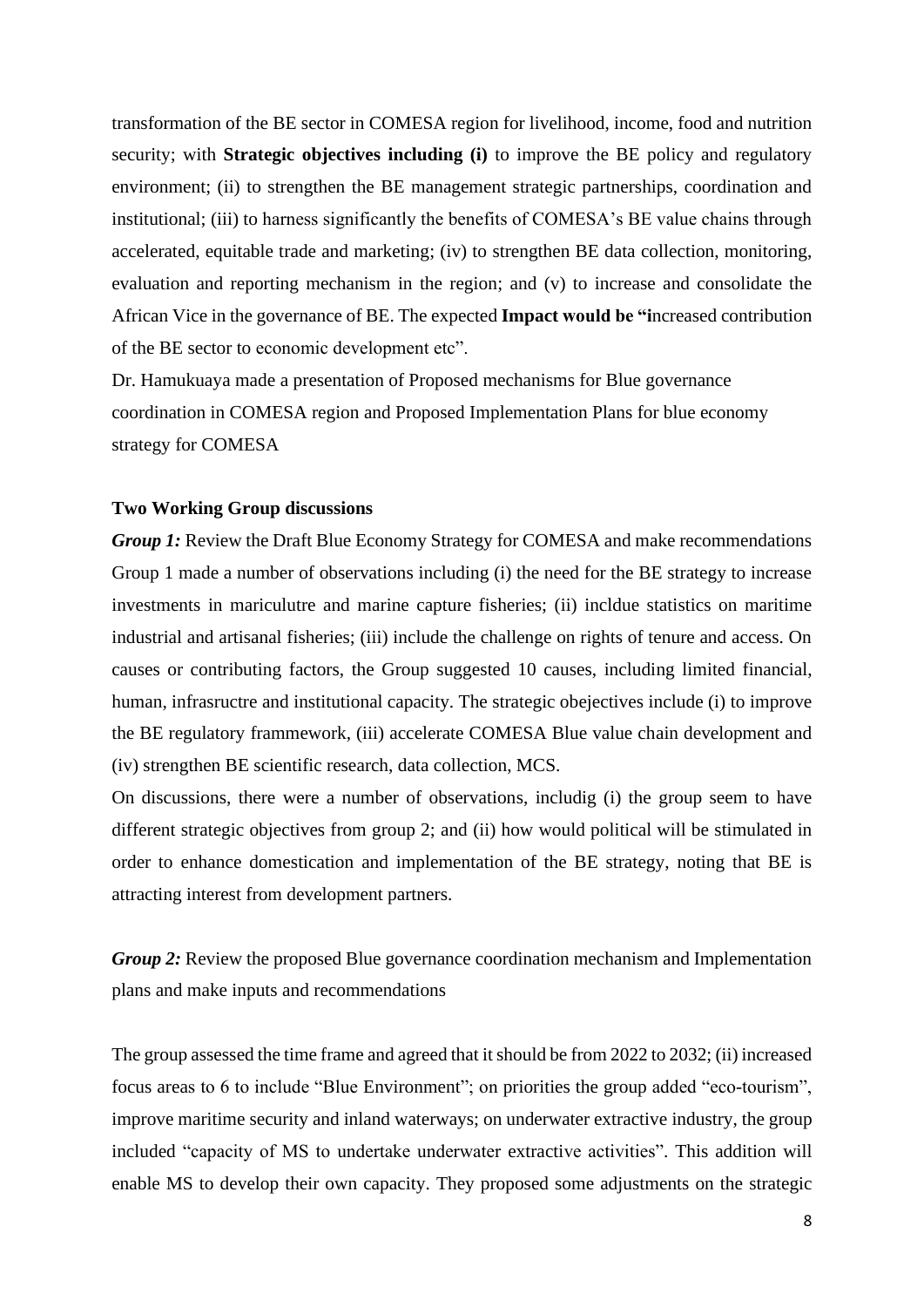objectives as follows: "To enhance blue environmental management and conservation"; and a number of results were developed, including (i) improved ecosystems and environmental services, (ii) innovative financial mechanism; (iii) promote integration of blue carbon services into policies; and (iv) promote carbon trading within the BE.

Another strategic objective was added "to promote research and innovation in MS"; the Results should be (i) improved research, (ii) supported innovation, (iii) integrated research and innovation into strategies, plans and programmes, (iv) mobilised resource for research and innovation, and (v) enhanced technical capacity and institutional ability for research and innovation.

Blue Governance Principles, Group 2 adjusted point 4 to read "inclusive and integrative, participatory, transparent, equitable and accountable process that ensures all relevant interested stakeholders are heard and addressed". On institutional arrangements, at national level, a number of suggestion were made including detailed institutional structure organogram.

## **7. MEETING OUTCOMES**

#### **The meeting achieved the following main outcomes:**

- i. The meeting received reports and experiences from a number of institutions, including AU-IBAR with regards to the Africa Blue Economy Strategy; IGAD, on the IGAD regional Blue Economy Strategy; COMESA context of the BE, the relationships with the COMESA Treaty and MTSP; LVFO experience, as well as MS experiences with BE and related actions.
- ii. The draft BE Strategy was exhaustively deliberated upon, gaps were identified, and suggestions were made in order to improve on the document as well as its relevance with their national and regional priorities.
- iii. Particularly, the group work made inputs on the Strategy's implementation, governance and institutional arrangements of the Strategy to ensure effective implementation aligned to the AU ABES
- iv. Options for alignment and coordination at the country level were agreed upon, including the need for enhanced political will for better domestication and implementation

### **8. Recommendations**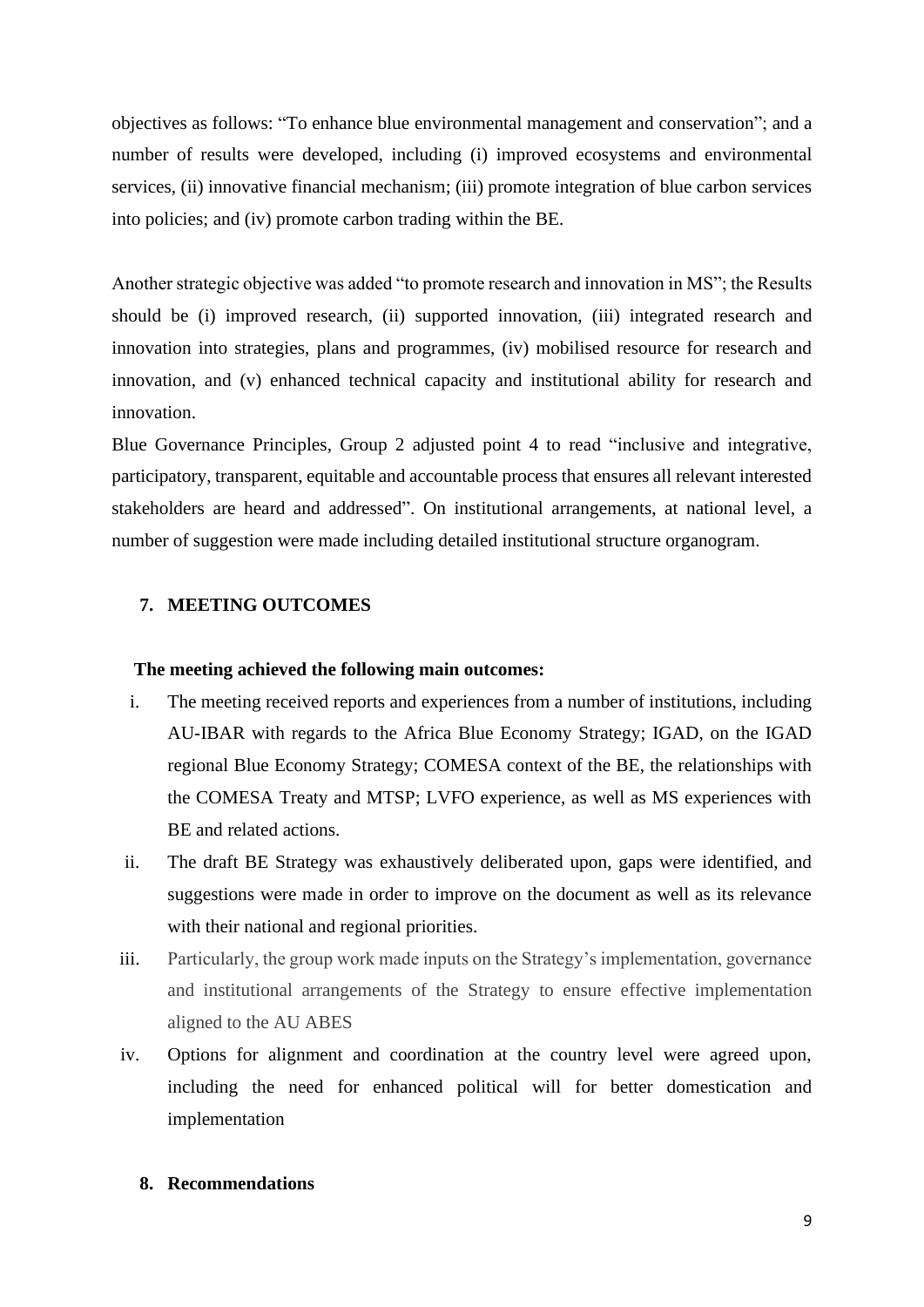- **i. Data and statistics:** there is a need to enhance MS capacity for BE data collection, analysis and dissemination in order to present accurate statistics on potential development impact of the BE
- **ii. Research, innovation and knowledge generation:** MS to enhance their capacity for knowledge, scientific research and innovation, covering all priority areas of BE, building on the priorities that have been set under the UN Decade of Ocean Science
- iii. **Goals and priorities:** COMESA and MS should set clear goals, strategic objectives as well as actions, that are based on core **problems** that will be addressed by COMESA Blue Economy Strategy. At the country level, the goals and strategic objectives should be informed by the local development contexts.
- **iv. Capacity to achieve intended impact:** COMESA BE Strategy should set clear timelines with realistic period, and the Strategy should run for 10 years  $(2022 - 2032)$ , with clear Monitoring and Evaluation Framework
- **v. Global commitments and agreements:** the BE Strategy should take into account the various global instruments to which MS are party, including CBD, UNCLOS, SDG 2030.
- **vi. Resource mobilisation:** COMESA and MS should put in place clear and innovative financing strategies to ensure that the strategies at regional and national levels are implemented on a timely basis.
- **vii. Coordination mechanisms:** there is a need for COMESA to put in place a new structure to ensure efficient coordination at the regional level. At the national levels, MS should ensure high level ownership and clear institutional structures. At the regional levels, there is a need for an inter-REC coordination, in order to ensure coordination among COMESA, SADC, EAC, IGAD & IOC. At the continental level, reinforce the existing RECs Coordination Platform.